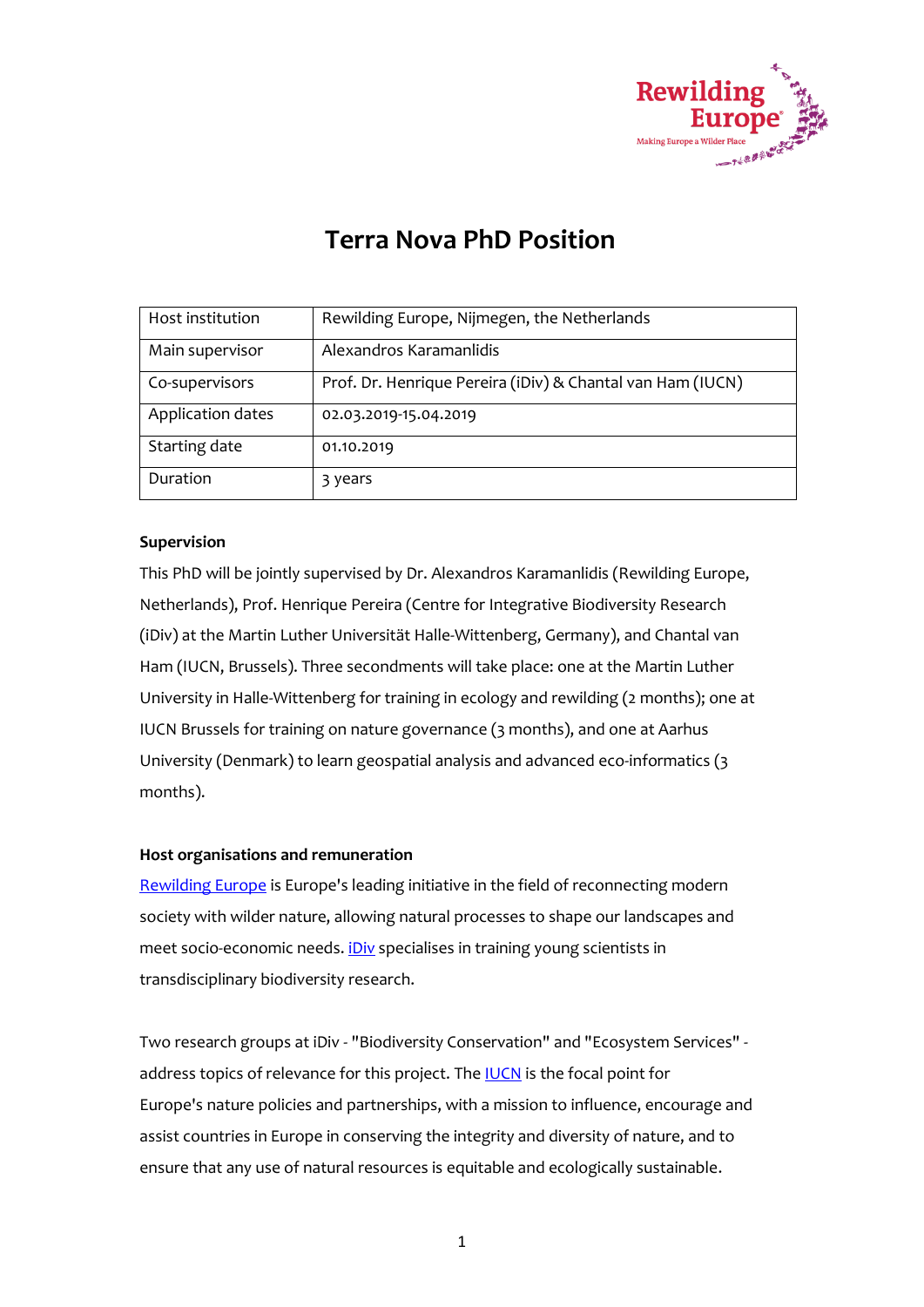The salary of this position will paid monthly, based on EU and national regulations. Figures can be found [here.](https://ec.europa.eu/programmes/horizon2020/sites/horizon2020/files/03._h2020-msca-2018-2020_post_isc_post_pc_for_pre-publication.pdf)

### **What can we offer you?**

• A challenging position in a socially involved organisation. Remuneration according to the [Marie Sklodowska-Curie Actions](https://ec.europa.eu/programmes/horizon2020/en/h2020-section/marie-sklodowska-curie-actions) (MSCA) programme.

- Be part of a team of leading scientists in different fields of academia and commerce (science, landscape management, modelling and imaging techniques).
- Prestigious EU fellowship.
- Develop a wide range of research skills.
- Benefit from an excellent training programme including human-environment interaction, landscape histories, reconstruction and management, energy regimes and spatial planning.
- Establish a professional network in academia, business and the non-governmental sector.
- Internships and visits to different disciplinary institutes within industry and academia.

#### **What we are looking for?**

You will have a MA/MSc (or equivalent degree) in geography, ecology, environmental science or related fields. We expect a strong interest in well-functioning ecosystems and natural solutions to spatial issues. Experience with GIS is mandatory. Practical experience in restoration/rewilding projects is an asset.

#### **How to apply**

Applicants should submit a letter of motivation, curriculum vitae, copies of the final transcripts of bachelors and masters studies (if already completed), a summary of their master's thesis, as well as the names and contact information or reference letters of two referees. These documents should be e-mailed as a single PDF file to Alexandros Karamanlidis before 1700 on April 15, 2019 (alexandros.karamanlidis@rewildingeurope.com).

#### **Application steps**

Please check that you meet the conditions specified in the **Eligibility Criteria**